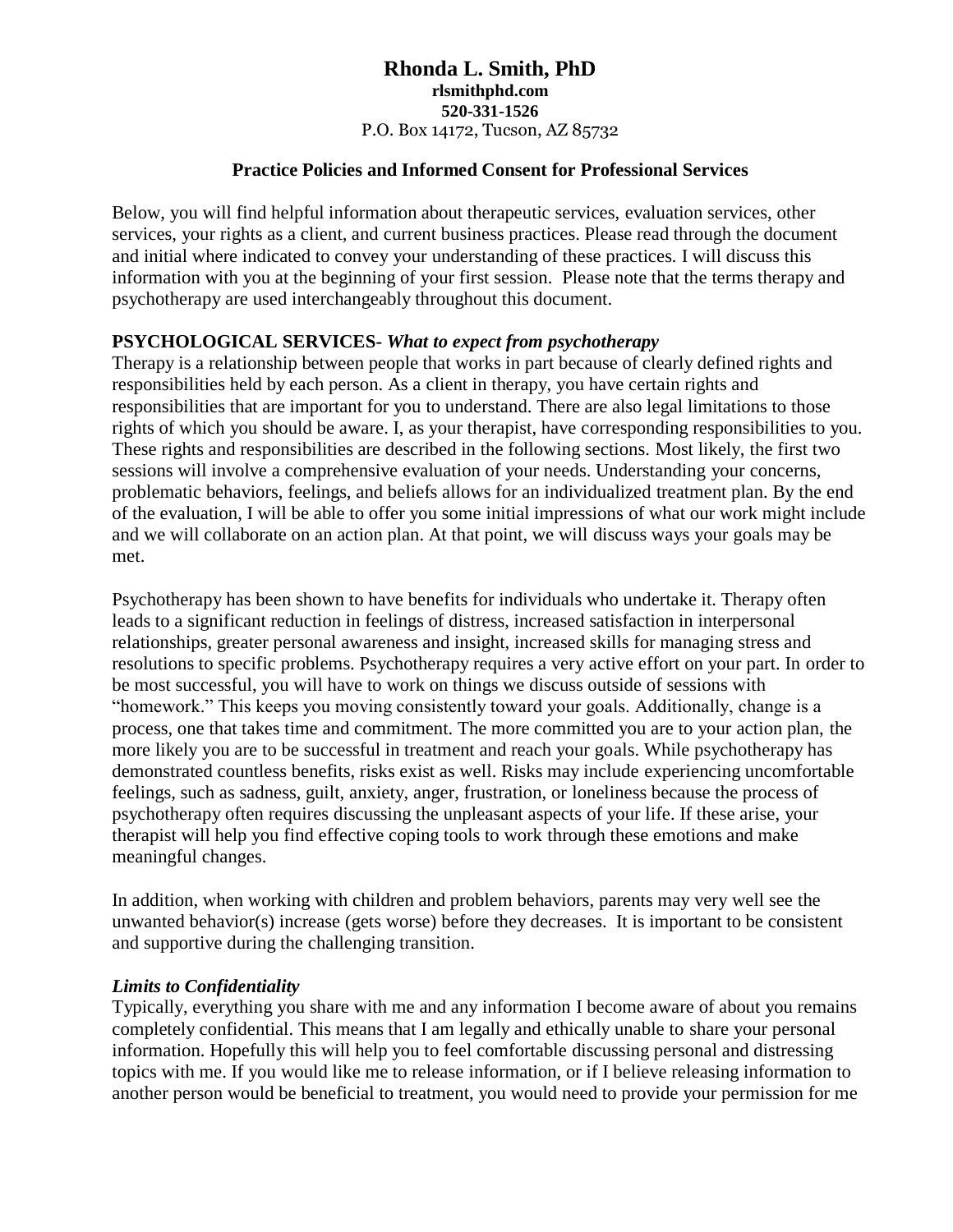to do so in writing. However, it is important that you know the legal limits to confidentiality. These are situations in which I am not only *able* to release information without your consent, but I am required by law to do so. One instance is suspected or risk for abuse or neglect to children including physical, verbal/emotional, sexual abuse or neglect. This includes any material accessed online or otherwise that exploits a child under the age of 18 or children who witness domestic violence. If an individual who is classified as elderly (65 or older) is believed to have been subjected to abuse or neglect, I would need to report this as well. An additional limit to confidentiality is if you are at imminent risk of suicide or homicide or harming the property of another person. A further limit includes if you meet criteria to be considered gravely disabled, or become gravely disabled during our work together. Additionally, if I receive a court order or subpoena for records, I would be required to release your records. In other words, your information is confidential until, legally, it is not.

# **APPOINTMENTS**

Appointments are up to 50 minutes in duration, once per week although for some clients, sessions may be more or less frequent. The time scheduled for your appointment is assigned to you and you alone. If you need to cancel or reschedule a session, I ask that you provide me with at least 48-hour notice. If you miss a session without canceling or cancel with less than 48 hours notice, my policy is to collect the full session fee. At your first appointment, you will be asked to **provide a credit card to be put on file in a secured, HIPAA-compliant electronic medical records system**. This card will be billed for no-show/late cancellation fees at the close of the business day on which your appointment was scheduled. You may also use this card to pay any fees (e.g., therapy sessions, consultation, and evaluation fees). *Please initial in the following space acknowledging that your card will be placed on file and charged for the full session fee if a no-show/late cancellation should occur.*

It is very important that you arrive to your appointment on time. If you are late, your appointment will still need to end on time. If you are more than 20 minutes late to a session, this is considered a "no show" as it does not allow for sufficient time to effectively conduct a therapy session. If you arrive later than 20 minutes after the start time for your session, you are responsible to pay for the session as it is considered a no-show and we will not conduct a session at that time.

#### **PROFESSIONAL FEES**

Therapy and Consultation fees are \$150.00 per 45 to 50-minute session unless you, the client, and me, Rhonda L. Smith, PhD, made previously agreed upon fee arrangements. Payment is due before the session begins and can be made by cash, check, Visa, Mastercard, and Discover. Please note that if a check is returned (bounced), you are responsible for the returned check fee of \$50. If session fees change over the course of our work together, you will be provided with notification before the change is implemented.

Evaluations include a consultation, testing, written report of the results for parents, or adult if an adult is being evaluated, to take home, and a session to review results, answer questions, and discuss the next steps for treatment, school, or services to consider. Each evaluation is individualized to the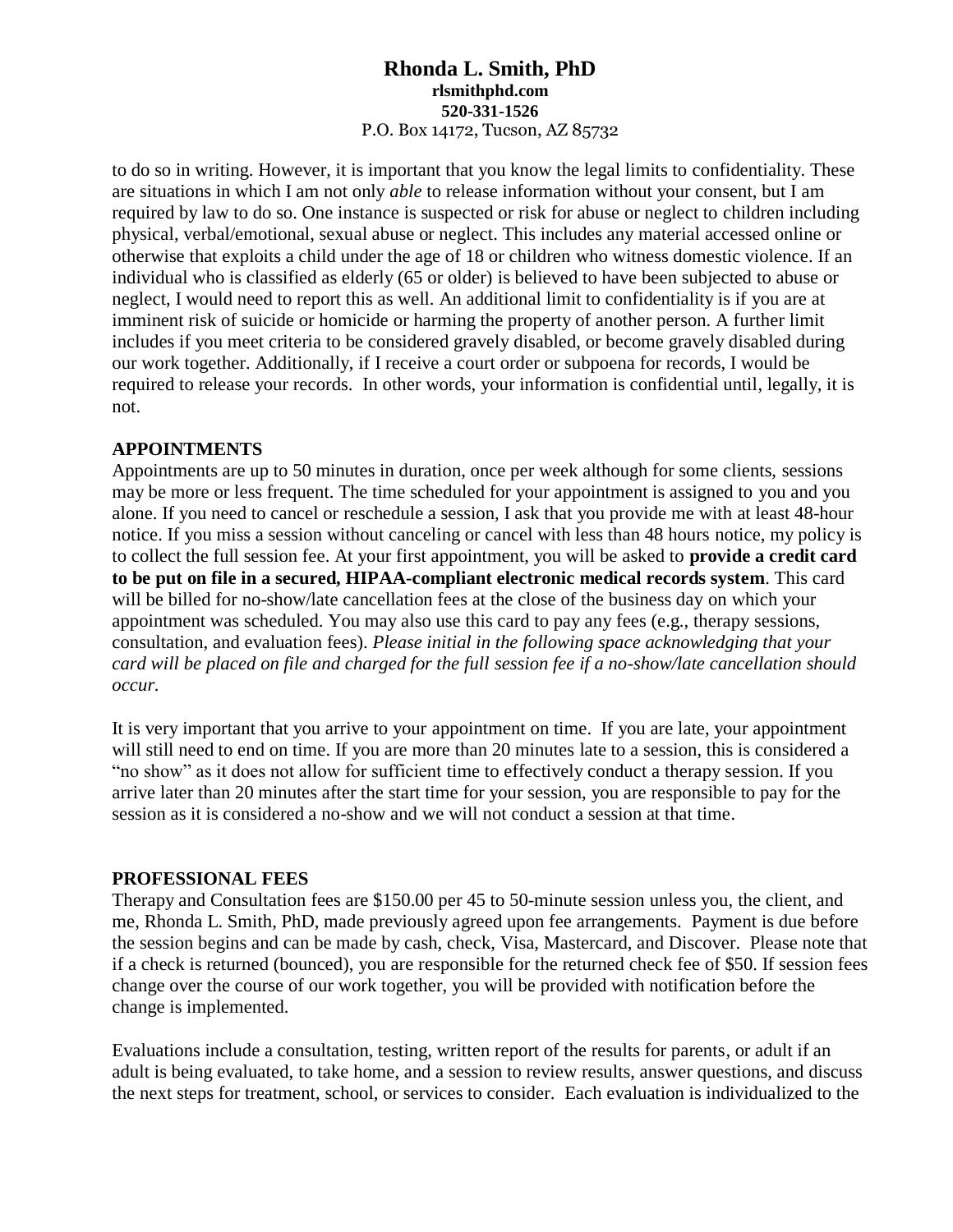needs of the child and/or adult and therefore the total cost of the evaluation varies. I have provided estimates of the evaluation fees below:

Psychological evaluation \$900-\$1200 ADHD evaluations \$1200-\$1500 Psychoeducational evaluations (Learning Disabilities) \$1300-\$1600

**If your account has not been paid for more than 60 days and arrangements for payment have not been made,** I have the option of using legal means to secure the payment such as a collection agency or small claims court, which will require me to disclose otherwise confidential information. In most collection situations, the only information I release regarding a patient's treatment is his/her name, the nature of services provided, and the amount due. If such legal action is necessary, its costs will be included in the claim.

## *Using Insurance*

At this time, I am not participating with any insurance networks.

## *Other professional fees that may apply:*

If you are in need of a treatment summary for others or need me to provide extensive consultation with other providers on your behalf, you may be subject to paying the full session fee, on a prorated basis charged by the quarter hour.

#### *Fees for mandatory court appearances on a client's behalf:*

The client-therapist relationship is built on trust and the foundation of that trust is confidentiality. It is often quite damaging to the therapeutic relationship for the therapist to be asked to present records to the court, testify in court or in a proceeding, and/or take part in court or deposition. I, Rhonda L. Smith, PhD, do not offer the service of providing records or testifying on behalf of clients either as a factual or expert witness. Court appearance will likely result in the need to terminate therapy and refer you to another therapist due to creating a dual relationship, which can negatively impact client care. It is strongly encouraged that you do not request or require your therapist to be involved in litigation on your behalf.

In cases where I, Rhonda L. Smith, PhD, am *ordered* to testify by the court about their therapy/ assessment/treatment with you (even by a third party), I, Rhonda L. Smith, PhD, will be monetarily compensated as set forth below.

In the event that it is necessary for me, Rhonda L. Smith, PhD, to testify before any court, arbitrator, or other hearing officer to testify at a deposition, or to present any or all records pertaining to the therapeutic relationship to a court official, the client agrees to pay me, Rhonda L. Smith, PhD, for my services. An initial \$3,000 retainer is required to be paid in full 14 calendar days before testimony is scheduled or records are to be submitted to the court. Because of the difficulty of legal involvement, additional costs that are reimbursed to me, Rhonda L. Smith, PhD, at your expense include: travel time and travel expenses, meals, copies, parking, phone consultation, letter compilation, communication with my, Rhonda L. Smith, PhD's, legal counsel, and record(s) review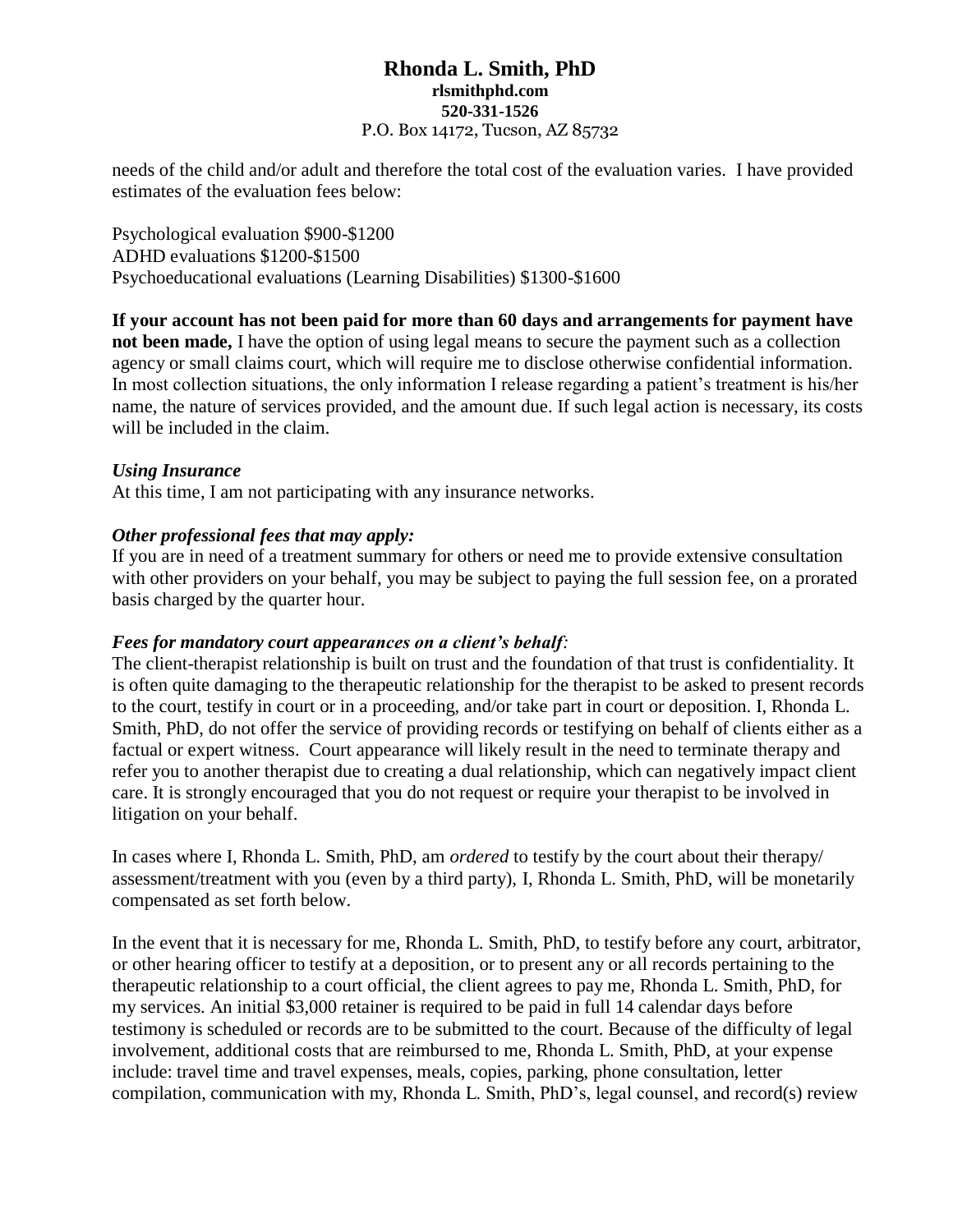at the rate of \$250 per hour, rounded to the nearest half hour. There is a minimum charge of eight (8) hours billed for each day that I, Rhonda L. Smith, PhD, am required to attend court, hearings, testimonies, and/or submit records to the court as all other clients will need to be cleared from my calendar for that day. The full day is billed to you even if the testimony, arbitration, hearing, or record submission is cancelled/postponed for that day or takes fewer than eight hours. Other letters and paperwork requested by the client will be assessed a charge of \$200 per hour, rounded to the nearest hour, with a minimum 1 hour charge. This does include letters to court officials or attorneys, and any other documentation requested by the client. This does not include copies of your bill, missed work or school letters, Release of Information Forms, or any other documents used in the day-to-day operation of the office.

## **PROFESSIONAL RECORDS**

I am required to keep records of the provided psychological services that I provide. Your records are maintained in a secure electronic file that is highly safeguarded. Notes are brief and typically include your reasons for seeking therapy, the goals and progress, session topics, history, and your billing records.

# **COMMUNICATION OUTSIDE OF SESSIONS**

Communication may be needed or helpful between sessions (e.g., for simple questions, scheduling). These communications are also completely confidential. You are able to contact me via phone and leave a message on my secure voicemail. I will do my best to get back to you within approximately 24 hours. If you are difficult to reach, please provided me with times you are available. You may contact me via email, but please be aware that while I take every measure to protect electronic communications, I cannot ensure that they are completely confidential. For your protection, emails should be brief and personal information should be limited. If you feel that you need to communicate information that is concerning, complex, lengthy, or that would be difficult to discuss adequately via a 5-minute phone call or very brief email, I will request that we meet in person to discuss the topic further. I do not respond to text messages from clients.

I will always respect your confidentiality and therefore will never search for you on social media outlets. Additionally, to remain within the professional bounds of our relationship, we are not able to be connected on social media sites (i.e., I am unable to accept friend requests, etc.), nor are we able to maintain relationships (business or personal) outside of therapy. If we see each other accidentally outside the therapy office, I will not acknowledge you first. Your right to privacy and confidentiality is of the utmost importance to me, and I do not wish to jeopardize your privacy. However, if you acknowledge me first, I will be more than happy to speak briefly with you, but feel it appropriate not to engage in any lengthy discussions in public or outside of the therapy office.

#### **EMERGENCIES**

In the event of an emergency or a crisis, call **911,** the Crisis Hotline **(520) 622-6000** or **1-866-495- 6735, or go to the nearest emergency room.** If you call me and you do not hear from me or I am unable to reach you, and you feel you cannot wait for a return call or if you feel unable to keep yourself safe please call one of the above numbers or go to the nearest emergency room.